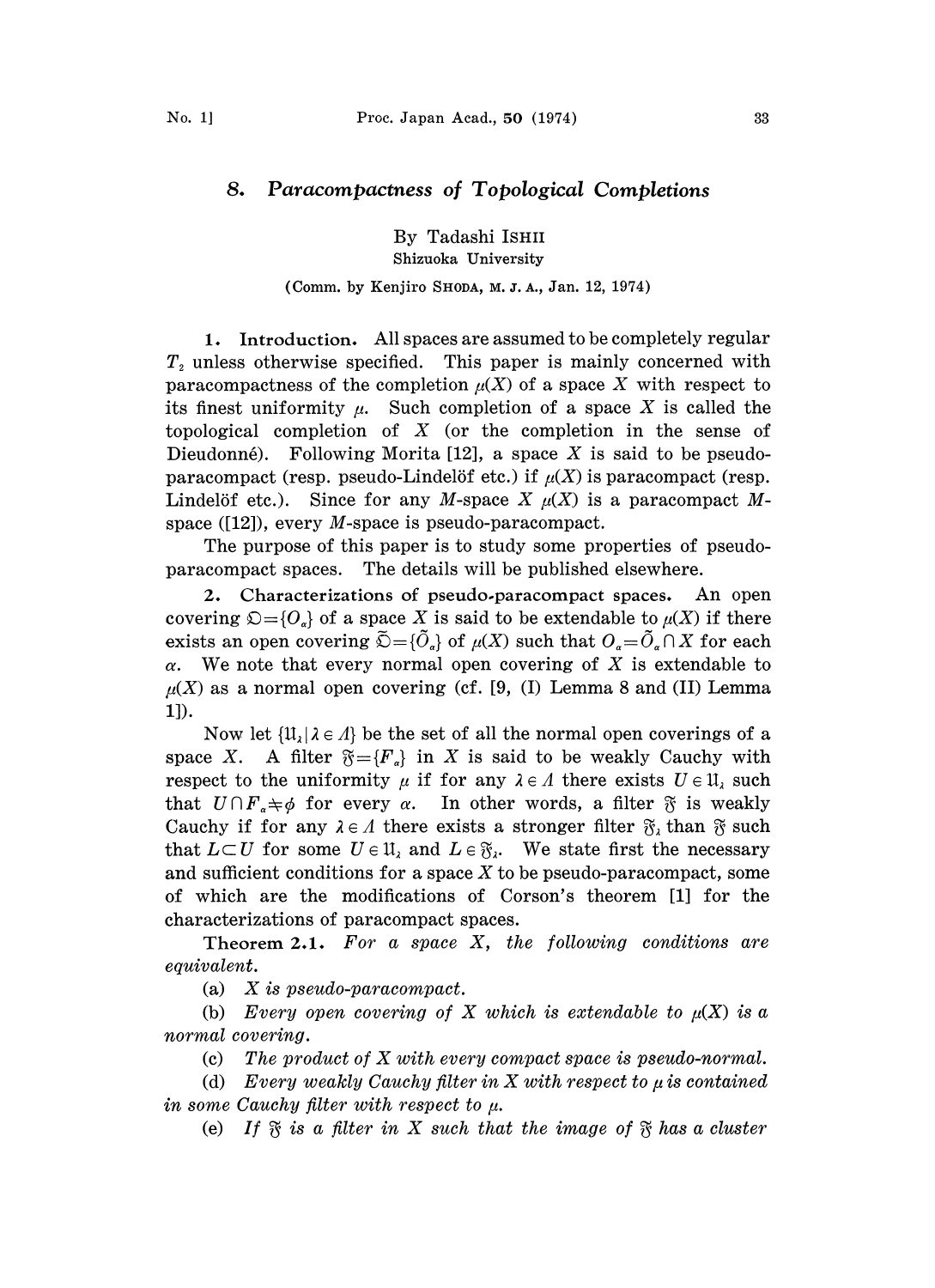point in any metric space into which X is continuously mapped, then  $\mathfrak{F}$  is contained in some Cauchy filter with respect to  $\mu$ .

The equivalence of (a) and (d) was essentially proved by Howes [4].

The following example shows that there exists a space which is strongly normal (that is, countably paracompact and collectionwise normal) but not pseudo-paracompact.

**Example 2.2.** Let X be a subspace of the product  $\prod_{\alpha \in A} R_{\alpha}$  which consists of those points which have at most a countable number of non-zero coordinates, where A is uncountable index set and  $R_a$  is the real line for each  $\alpha \in A$ . In [2], Corson proved that (a) X is strongly normal and that (b)  $v(X) = \prod_{\alpha \in A} R_{\alpha}$ , where  $v(X)$  denotes the realcompactification of a space X. But we can prove that  $\mu(X) = \nu(X)$ . Hence X is not even pseudo-normal, since  $\prod_{\alpha \in A} R_{\alpha}$  is not normal ([14]).

:3, Some results related to pseudo.paracompactness. We shall state first the sum theorems of pseudo-paracompact spaces, with which the following two theorems are concerned.

Theorem 3.1. If there exists a normal open covering  $\mathfrak{U}=\{U_a\}$  of X such that each subspace  $U_a$  is pseudo-paracompact, then X is pseudoparacompact.

Theorem 3.2. Let  ${F_{\alpha} | \alpha \in \Omega}$  be a locally finite closed covering of X such that each subspace  $F_a$  is pseudo-paracompact. If X is strongly normal, then X is pseudo-paracompact.

We don't know whether Theorem 3.2 is valid or not in case  $X$  is not strongly normal.

Now let  $f: X \rightarrow Y$  be a continuous map. Then there exists its extension  $\beta(f)$ :  $\beta(X) \rightarrow \beta(Y)$ , where  $\beta(S)$  denotes the Stone-Cech compactification of a space S, and it is known that  $\beta(f)$  carries  $\mu(X)$  into  $\mu(Y)$ ([12]). We denote this map by  $\mu(f)$ . A continuous map f from a space X onto a space Y is called a  $WZ$ -map (Ishiwata [6]), a Z-map and a quasi-perfect (resp. perfect) map if it satisfies (1), (2) and (3) below respectively:

(1)  $\beta(f)^{-1}(y)=\mathrm{cl}_{\beta(Y)} f^{-1}(y)$  for any  $y \in Y$ .

(2)  $f(Z)$  is closed in Y for each zero-set Z of X.

(3) f is a closed map such that  $f^{-1}(y)$  is countably compact (resp. compact) for each  $y \in Y$ .

Every closed map is a  $Z$ -map, and every  $Z$ -map is a  $WZ$ -map ([6]).

The following theorem is concerned with a relation between  $f$ and  $\mu(f)$ , and it is useful to show that the preimages of paracompact spaces under quasi-perfect maps are pseudo-paracompact.

**Theorem 3.3.** If f is a quasi-perfect map from a space  $X$  onto a topologically complete space Y, then  $\mu(f)$ :  $\mu(X) \rightarrow Y$  is perfect. More generally, if f is a  $WZ$ -map from a space X onto a topologically complete space Y such that  $f^{-1}(y)$  is relatively pseudo-compact (that is,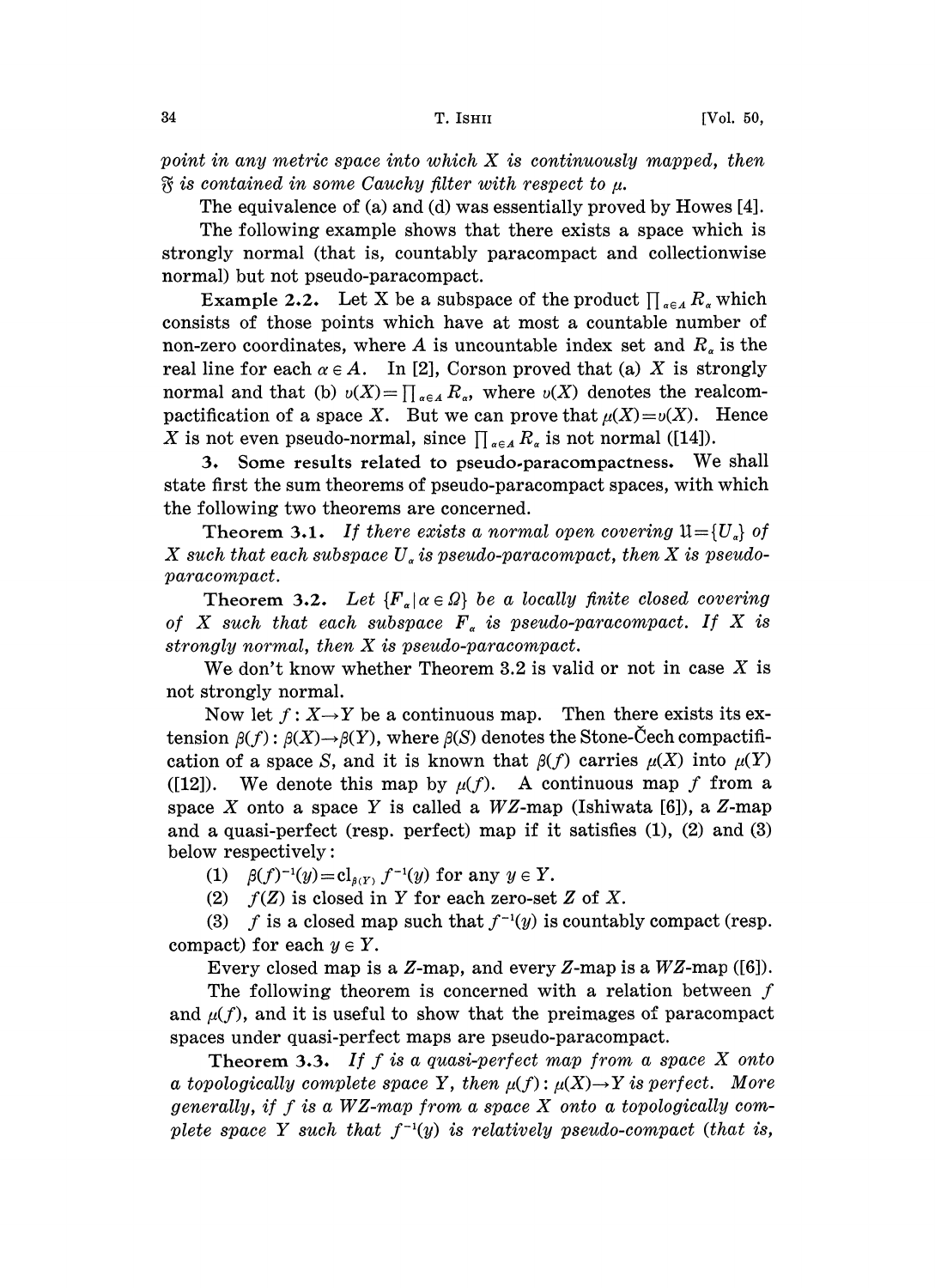every real-valued continuous function on X is bounded on  $f^{-1}(y)$  for each  $y \in Y$ , then  $\mu(f)$ :  $\mu(X) \rightarrow Y$  is perfect.

Corollary 3.4. If f is a quasi-perfect map from a space  $X$  onto a paracompact space Y, then X is pseudo-paracompact. More generally, if  $f$  is a WZ-map from a space  $X$  onto a paracompact space  $Y$  such that  $f^{-1}(y)$  is relatively pseudo-compact for each  $y \in Y$ , then X is pseudo-paracompact.

In case the fibers  $\{f^{-1}(y)\}\$ are not necessarily relatively pseudocompact, we have the following theorem.

Theorem 3.5. If there exists a Z-map  $f$  from a space  $X$  onto a paracompact q-space Y (in the sense of Michael [8]) such that  $f^{-1}(y)$  is pseudo-paracompact for each  $y \in Y$ , then X is pseudo-paracompact.

We note here that if f is a Z-map from a space X onto a  $q$ -space Y, then  $\mathfrak{B}f^{-1}(y)$  (= the boundary of  $f^{-1}(y)$ ) is relatively pseudo-compact for each  $y \in Y$ . This is a slight modification of [8, Theorem 2.1]. Hence, to prove Theorem 3.5, it is sufficient to prove the following theorem.

Theorem 3.6. If there exists a Z-map  $f$  from a space  $X$  onto a paracompact space Y such that  $\mathfrak{B}f^{-1}(y)$  is relatively pseudo-compact and  $f^{-1}(y)$  is pseudo-paracompact for each  $y \in Y$ , then X is pseudoparacompact.

This theorem can be deduced from the following lemma.

**Lemma 3.7.** If there exists a  $Z$ -map f from a space  $X$  onto a paracompact space Y such that  $\mathfrak{B}f^{-1}(y)$  is relatively pseudo-compact and that, for any open covering  $\mathfrak{D}$  of X which is extendable to  $\mu(X)$ ,  $f^{-1}(y) \cap \mathfrak{O}$  is a normal covering of the subspace  $f^{-1}(y)$  for each  $y \in Y$ , then X is pseudo-paracompact.

As a direct consequence of Theorem 3.5, we have the following corollary.

Corollary 3.8. Let f be a closed (or  $Z$ -) map from a space  $X$  onto <sup>a</sup> metric space Y. Then X is pseudo-paracompact in the following cases.

(a)  $f^{-1}(y)$  is an M-space for each  $y \in Y$ .

(b)  $f^{-1}(y)$  is paracompact for each  $y \in Y$ .

In Theorem 3.5, we can not exclude the assumption that Y is a  $q$ space. This is shown by making use of the quotient map  $f$  from the space II onto the quotient space  $I/D$  (cf. [3, 6Q]), since f is a closed map and  $f^{-1}(y)$  is a metric space for each  $y \in \Pi/D$ . Moreover in Theorem 3.5 we can not replace 'Z-map' by 'open map'. To see this, let  $X$  be a metric space and  $Y$  a paracompact space such that the product  $X \times Y$  is not normal ([7]), and let  $\varphi: X \times Y \to X$  be the projection map. Then  $\varphi$  is an open map from  $X \times Y$  onto a metric space X tion map. Then  $\varphi$  is an open map from  $X \times Y$  onto a metric space X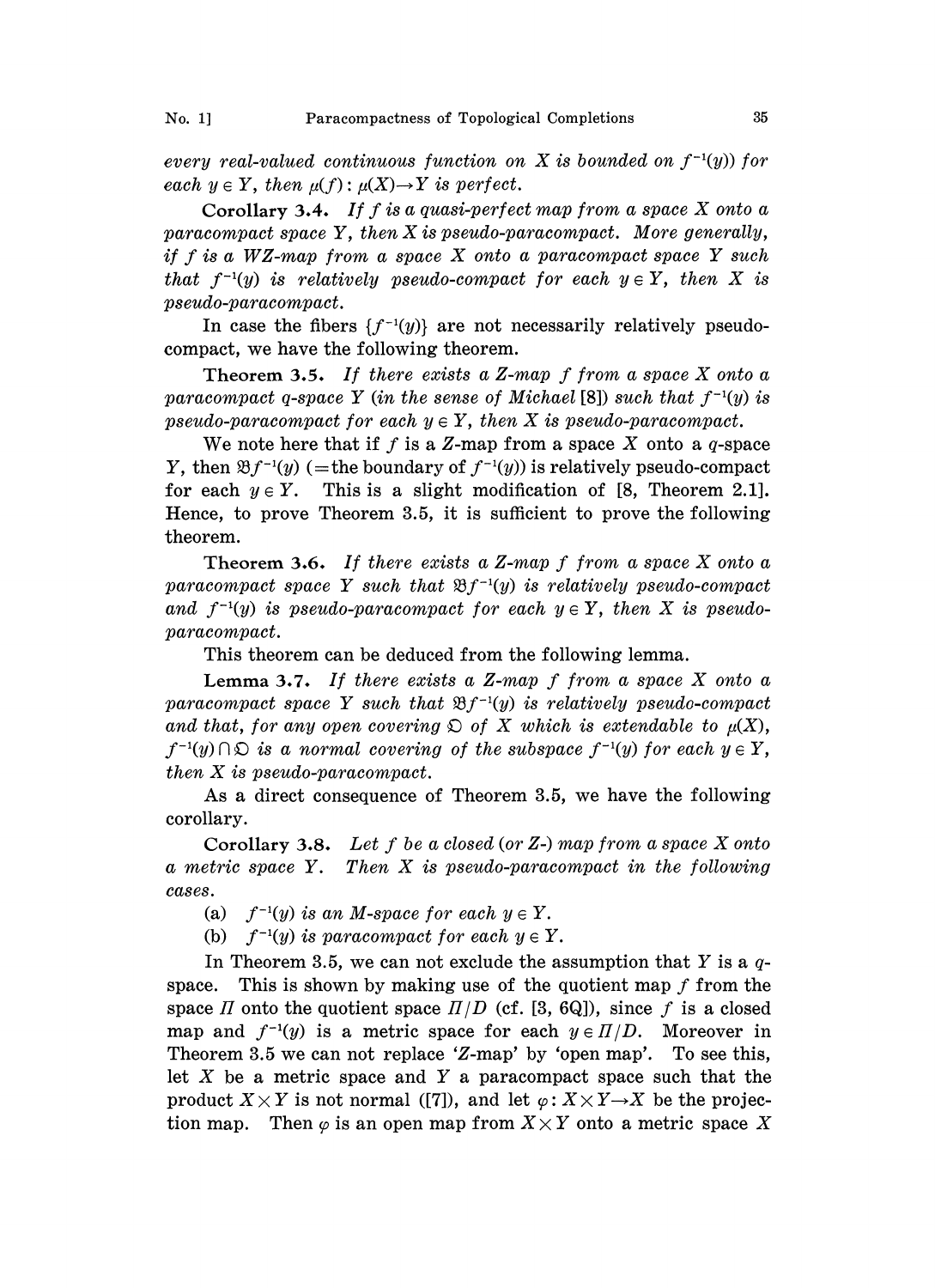such that  $\varphi^{-1}(x)$  is paracompact for each  $x \in X$ . But  $X \times Y$  is not even pseudo-normal, since  $X \times Y$  is topologically complete.

Concerning Corollary 3.8, we note that if  $X$  is the preimage of a metric space Y under a closed map f such that  $f^{-1}(y)$  is an M-space (resp. paracompact), then X is not necessarily an  $M$ -space (resp. paracompact). Hoshina proved the validity of the paracompact case by making use of the quotient map  $\varphi: \psi \rightarrow \psi/D$  (cf. [3, 5I]). But this example shows that the case for M-spaces is also valid.

The problem whether the images (or preimages) of pseudo-paracompact spaces under perfect maps are also pseudo-paracompact or not is unsolved, but we can prove the following theorem.

Theorem 3.9. Let  $f: X \rightarrow Y$  be a quasi-perfect map. If X is strongly normal and pseudo-paracompact, then so is Y.

We note that Theorem 3.2 is easily deduced from this theorem.

The following theorem is concerned with the necessary and sufficient conditions for a space X in order that  $\mu(X)$  be locally compact and paracompact.

Theorem 3.10. For a space  $X$ , the following conditions are equivalent.

(a) X is pseudo-locally-compact and pseudo-paracompact.

(b) There exists a normal open covering  $\mathfrak{U}=\{U_a\}$  such that each  $U_a$  is relatively pseudo-compact in X.<br>(c) There exists a normal seque

There exists a normal sequence  $\{\mathfrak{U}_n\}$  of open coverings of X such that for each  $x \in X$  St $(x, \mathfrak{U}_{k(x)})$  is relatively pseudo-compact in X for some  $k(x)$ .

(d) There exists <sup>a</sup> Z-map f from X onto <sup>a</sup> locally compact metric space T such that  $f^{-1}(y)$  is relatively pseudo-compact for each  $y \in T$ .

(e) There exists <sup>a</sup> Z-map f from X onto <sup>a</sup> locally compact and paracompact space Y such that  $f^{-1}(y)$  is relatively pseudo-compact for each  $y \in Y$ .

(f) There exists <sup>a</sup> WZ-map f from X onto <sup>a</sup> locally compact and paracompact space such that  $f^{-1}(y)$  is relatively pseudo-compact for each  $y \in Y$ .

The equivalence of (a) and (b) is due to Morita [13], who proved also the equivalence of (a) and (d) independently.

4. Pseudo-Lindelöf property. For a space X we denote by  $\nu$  the uniformity of  $X$  which consists of all the countable normal open coverings of  $X$ . As for the characterizations of pseudo-Lindelöf spaces, we have the following theorem.

Theorem 4.1. For a space  $X$ , the following conditions are equivalent.

(a)  $X$  is pseudo-Lindelöf.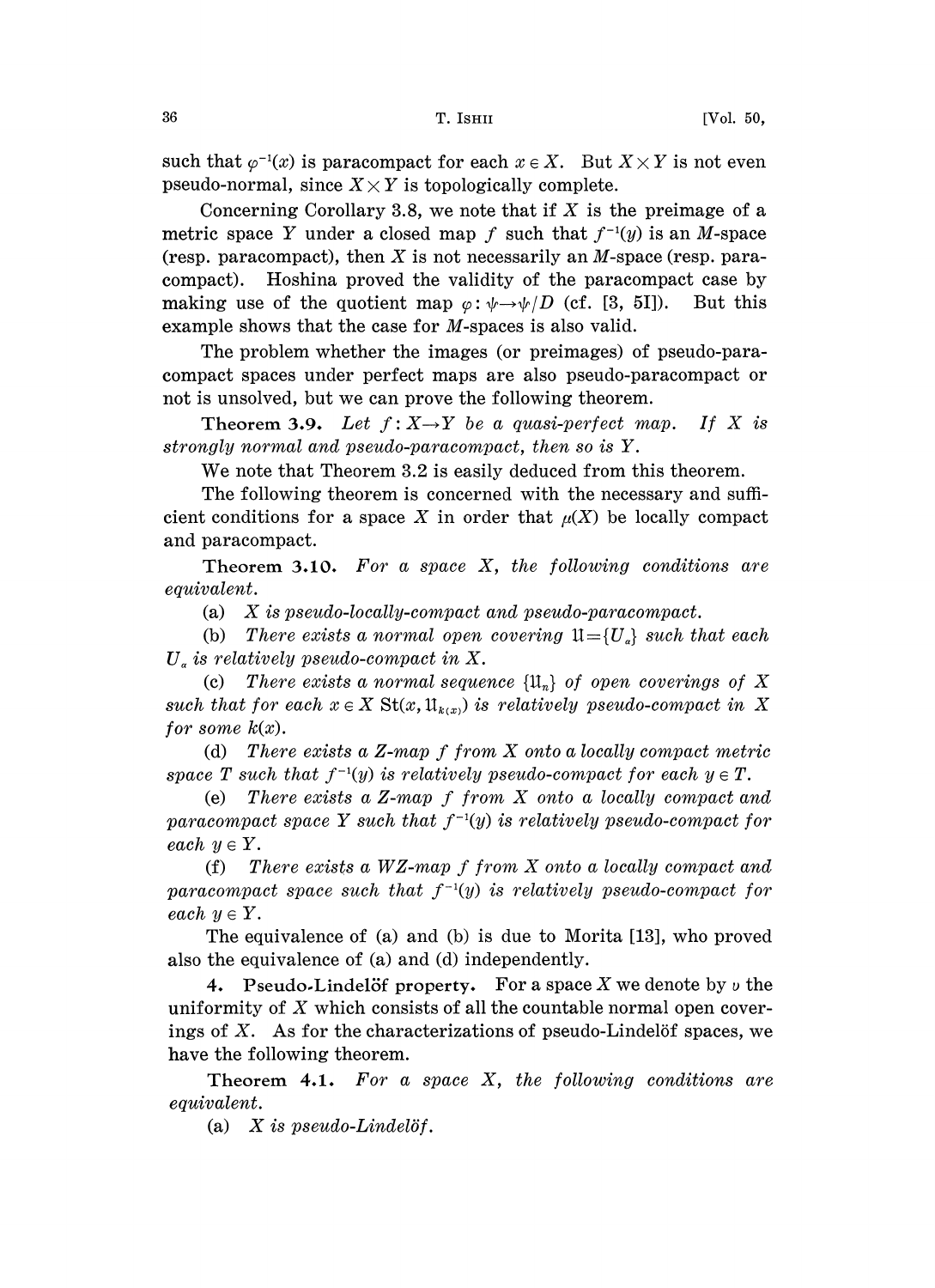No. 1] Paracompactness of Topological Completions 37

(b)  $X$  is pseudo-paracompact and any normal open covering of  $X$ has a countable subcovering.

(c) Every open covering of X which is extendable to  $\mu(X)$  has a countable subcovering.

(d) Every weakly Cauchy filter in  $X$  with respect to v is contained in some Cauchy filter with respect to  $\mu$ .

(e) If  $\mathfrak{F}$  is a filter in X such that the image of  $\mathfrak{F}$  has a cluster point in any separable metric space into which X is continuously mapped, then  $\mathfrak F$  is contained in some Cauchy filter with respect to  $\mu$ .

The equivalence of (a) and (b) was proved by Howes [4].

As is easily seen from (c) in Theorem 4.1, the image of a pseudo-Lindelöf space under a continuous map is pseudo-Lindelöf. This result was first pointed out by K. Morita. Therefore it follows that if a space  $X$  is the countable union of the pseudo-Lindelöf subspaces then X is also pseudo-Lindelöf.

Corresponding to Theorem 3.5, we can prove the following theorem.

Theorem 4.2. If there exists a Z-map f from a space X onto a Lindelöf space Y such that  $f^{-1}(y)$  is pseudo-Lindelöf for each  $y \in Y$ , then  $X$  is pseudo-Lindelöf.

To prove this theorem, we make use of the following lemma.

Lemma 4.3. If there exists a Z-map  $f$  from a space  $X$  onto a Lindelöf space Y such that, for any open covering  $\mathfrak{D}$  of X which is extendable to  $\mu(X)$ ,  $f^{-1}(y) \cap \mathfrak{O}$  has a countable subcovering for each  $y \in Y$ , then X is pseudo-Lindelöf.

## References

- [1] H. H. Corson: The. determination of paracompactness by uniformities. [1] H. H. Corson: The determination of paracompactness by uniformities.<br>
Amer. J. Math., 80, 185–190 (1958).<br>
[2] — : Normality of subsets of product spaces. Amer. J. Math., 81, 785–796<br>
(1959). Amer. J. Math., 80, 185-190 (1958).
- (1959).
- L. Gillman and M. Jerison: Rings of Continuous Functions. Van Nostrand, Princeton, N. J. (1960).
- [4] N. R. Howes: On completeness. Pacific J. Math., 38, 431-440 (1971).
- [5] M. Katětov: Extensions of locally finite coverings. Colloq. Math., 6, 141-151 (1958).
- [6] T. Isiwata: Mappings and spaces. Pacific J. Math., 20, 455-480 (1967).
- [7] E. Michael: The product of a normal space and a metric space need not be [7] E. Michael: The product of a normal space and a metric space need not be normal. Bull. Amer. Math., Soc., 69, 375–376 (1963).<br>[8] -----: A note on closed maps and compact sets. Israel J. Math., 2, 173–176 (1964). normal. Bull. Amer. Math. Soc., 69, 375-376 (1963).
- (1964).
- [9] K. Morita: Simple extension of a space with respect to a uniformity. I, II. [9] K. Morita: Simple extension of a space with respect to a uniformity. I, II.<br>Proc. Japan Acad., 27, 64–72, 130–137 (1951).<br>[10] — : Paracompactness and product spaces. Fund. Math., 50, 223–236<br>(1962). Proc. Japan Acad., 27, 64-72, 130-137 (1951).
- (1962).